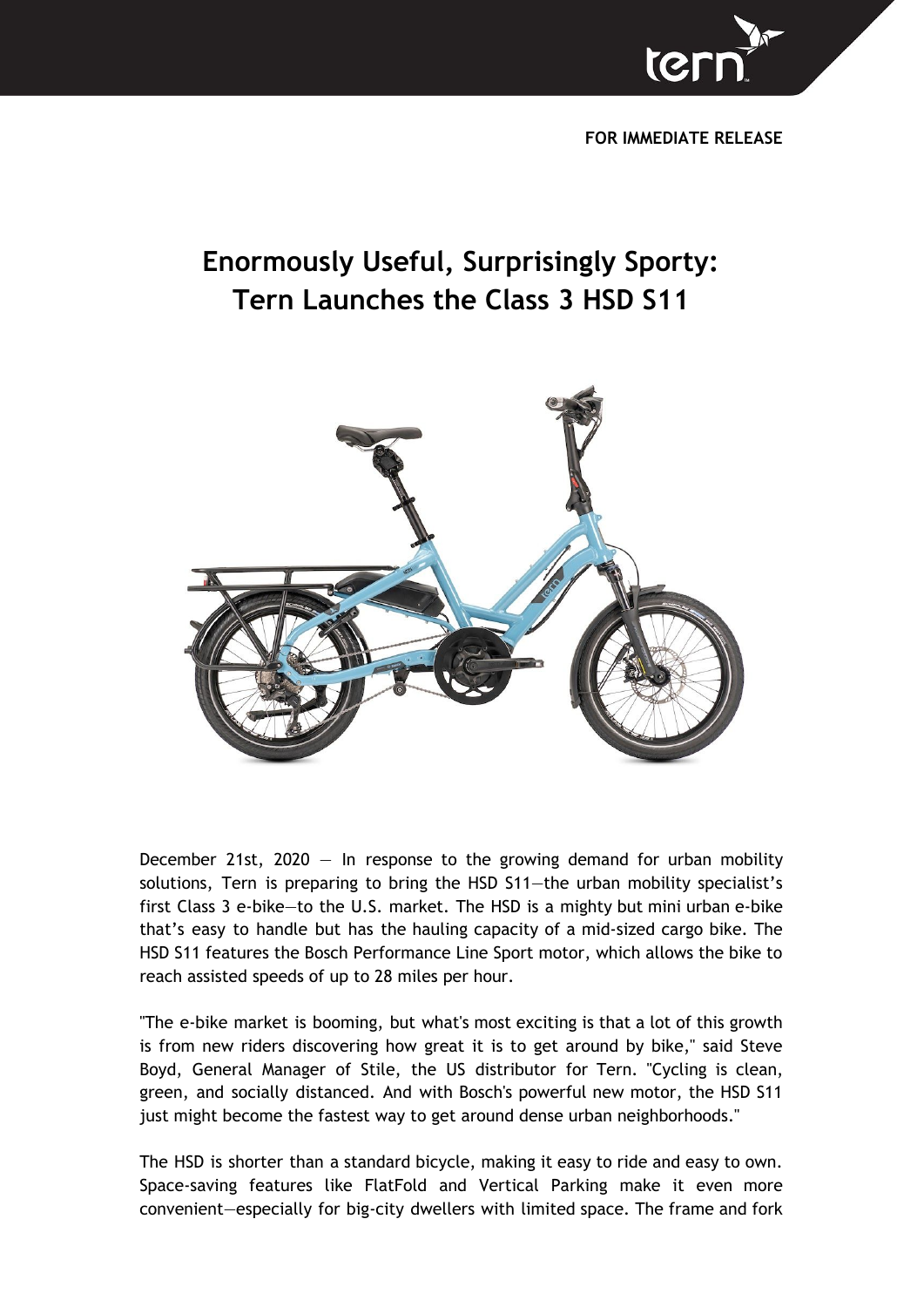of all HSD models—including the new HSD S11—are EFBE-tested to 170 kg (374 lb) using demanding German cargo bike standards.

The original HSD lineup included only Class 1 e-bikes, which are pedelecs with a maximum assisted speed of 20 mph. Class 3 e-bikes like the S11 also use pedal-assist exclusively but can reach assisted speeds of up to 28 mph. The S11's higher maximum assisted speed is made possible by the Bosch Performance Line Sport drive unit, which was launched earlier this year. The Performance Line Sport boasts 65 Nm of maximum torque and boosts the rider's pedal input as much as 300 percent to create a smooth, powerful ride.



*HSD equipped with the optional Captain's Chair and other passenger-carrying accessories*

Like all HSD models, the HSD S11 comfortably fits riders from 4'11" to 6'5". And it's built to carry an additional passenger<sup>1</sup>–from child to small adult (up to 132 lb)—with optional accessories. Other notable HSD S11 features include a 500 Wh battery for a range of up to 74 miles, an 11-speed Shimano Deore XT Shadow+ derailleur, and Magura hydraulic disc brakes.

The HSD S11 has an MSRP of \$4,199 (U.S. dollars) and will arrive at U.S. dealerships in January 2021.

<sup>1</sup> Laws governing Class-3 Pedelecs may vary by state and municipality. Before riding, please make sure you understand all your local laws, such as passenger carrying regulations and other restrictions concerning Class-3 Pedelecs.